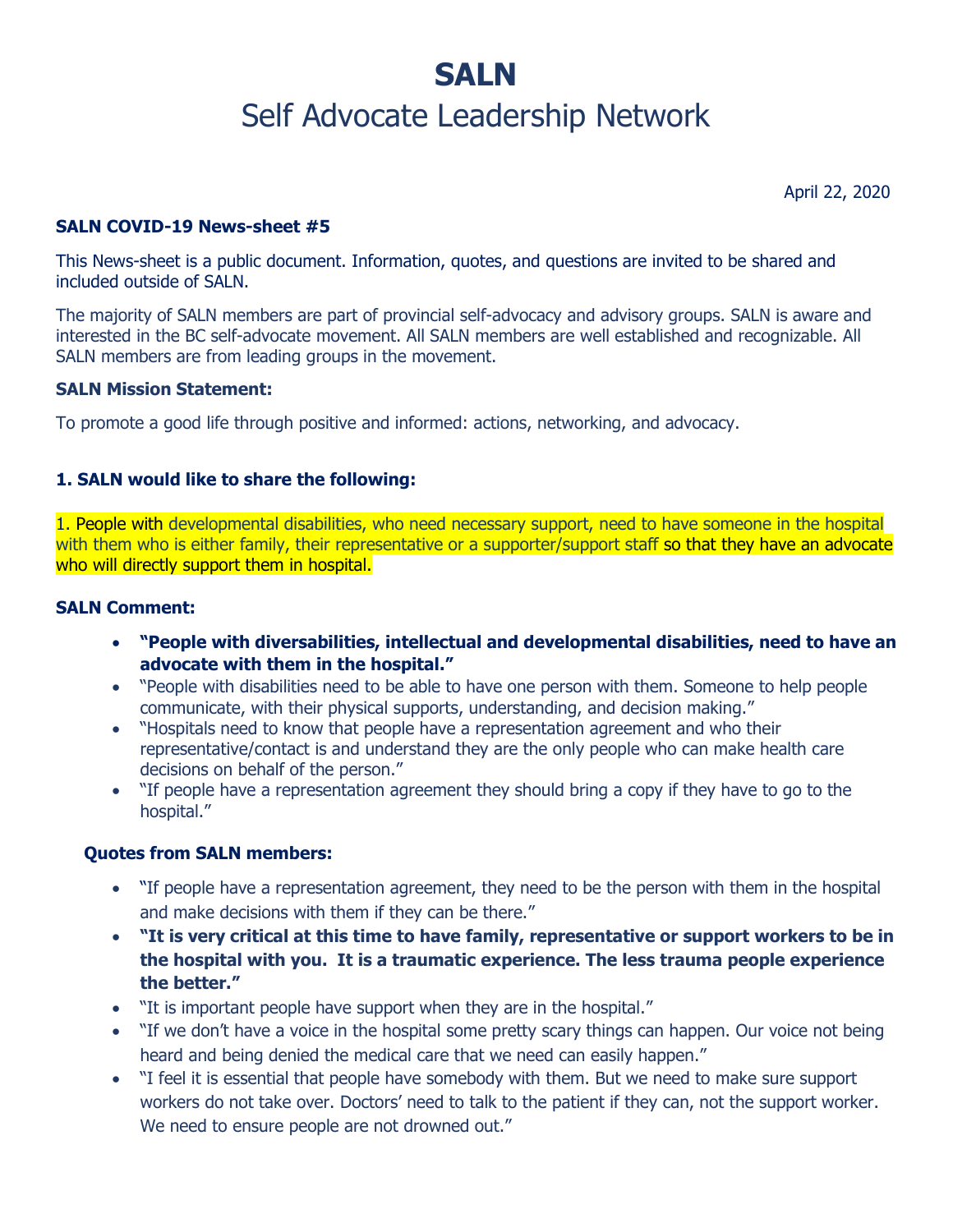# **SALN** Self Advocate Leadership Network

- "I was in the hospital once and was a bit nervous going. A support staff came with me in the ambulance which helped me feel safe. It was important that my feelings were thought of and that I was comfortable in a situation I was not aware of."
- "People need to make sure they have a representation agreement in place to ensure the person they have chosen is helping to make decisions."

2. SALN Answers: Why should people with diversabilities, intellectual and developmental disabilities, get support in the hospital and not other people?

### **Quotes from SALN members:**

- **"It's not "we want", it's "we need" someone to advocate for us, speak for us if we can't speak for ourselves. We don't have power, other people have power and credibility and need to support us with supported decision making."**
- "If somebody cannot speak for themselves it needs to be automatic someone is there. This shouldn't even be a question. A support person should be there if they need help with things in their life."

3. SALN Answers: What kind of people should be there for you, be that someone in the hospital with you who is either family, a representative or a supporter/support staff so that you have an advocate who will directly support you in hospital?

### **Quotes from SALN members:**

- "People I trust. A trusting relationship."
- "Someone who is a strong support system."
- "Someone I know well, and they know me well."
- "Someone who loves and cares about us."
- **"Someone who understands how we communicate."**
- **"Someone who knows what is important to me – what matters to me."**
- **•** "Someone who will help me make important decisions and include me."
- "Someone who will ensure I am fully involved in what happens in my life."
- "Someone who knows exactly what they are doing. **Someone who has the resources and knows the system."**
- "Someone who connects with the person on a much deeper level."
- **"It is really important you have the RIGHT person beside you and with you in the hospital."**
- **"We want someone we trust, that is credible, that knows the system, and who is not scared to stand up for us."**